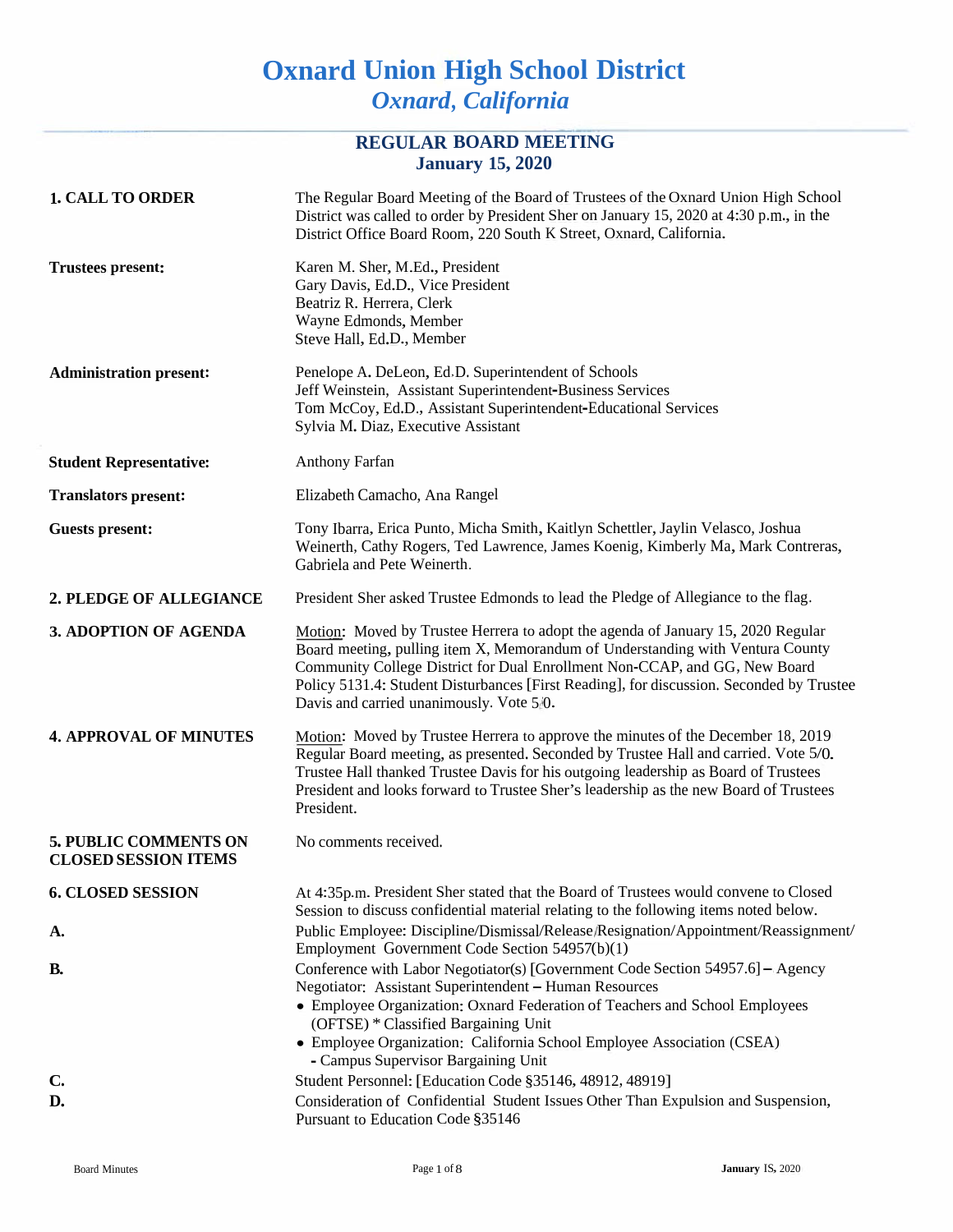| E.                                                                          | Conference with Legal Counsel - Anticipated Litigation, Pursuant to Government<br>Code § 54956.9 (d)<br>a. Number of cases: Two                                                                                                                                                                                                                                                                                                                                                                                                                                                                                                                                                                                                                                                                                                                             |
|-----------------------------------------------------------------------------|-------------------------------------------------------------------------------------------------------------------------------------------------------------------------------------------------------------------------------------------------------------------------------------------------------------------------------------------------------------------------------------------------------------------------------------------------------------------------------------------------------------------------------------------------------------------------------------------------------------------------------------------------------------------------------------------------------------------------------------------------------------------------------------------------------------------------------------------------------------|
| F.                                                                          | <b>Superintendents Evaluation Part 1</b>                                                                                                                                                                                                                                                                                                                                                                                                                                                                                                                                                                                                                                                                                                                                                                                                                    |
|                                                                             | Conference with Real Property Negotiator (Govt. Code § 54956.8) PROPERTY: 50-                                                                                                                                                                                                                                                                                                                                                                                                                                                                                                                                                                                                                                                                                                                                                                               |
| G.                                                                          | acres of 107.25 acres located at or near 1825 Camino del Sol, Oxnard, CA (southeast<br>comer of N. Rose Ave. and Cesar Chavez Dr.) Ventura County Assessor Parcel No. 214-<br>0-020-595 AGENCY NEGOTIATOR: Jeff Weinstein, Assistant Superintendent Business<br>Services and Dr. Joel Kirschenstein, Consultant Sage Realty Group Inc. NEGOTIATING<br><b>PARTIES: Brian Edward Maulhardt, as Trustee of the Brian Edward Maulhardt</b><br>Children's Support Trust UNDER NEGOTIATION: Price and terms of payment                                                                                                                                                                                                                                                                                                                                            |
| H.                                                                          | Conference with Real Property Negotiator (Govt. Code § 54956.8) PROPERTY:<br>Multiple District-owned parcels, including: (1) Bell Ranch Property, Assessor Parcel No.<br>("APN") 156-0-180-385, Camarillo, California; (2) South of Oxnard High School, APN<br>183-0-030-180; (3) District Office Campus, 220, 309, and 315 South K Street, Oxnard,<br>CA, APNs 202-0-010-630 & -740; (4) Hueneme Road Adult School, 527 W Hueneme<br>Road, Oxnard, CA, APN 222-0-082-625; (5) 280 and 300 Skyway Drive, Camarillo, CA,<br>APN 230-0-130-105; and (6) 15 Stearman Street, Camarillo, CA, APN 230-0-130-115<br><b>AGENCY NEGOTIATOR: Jeff Weinstein, Assistant Superintendent, Business Services</b><br>and Dr. Joel Kirschenstein, Consultant Sage Realty Group Inc.NEGOTIATING<br>PARTIES: To be determined UNDER NEGOTIATION: Price and terms of payment. |
| 7. RECONVENE IN<br><b>PUBLIC: REPORT ON CLOSED</b><br><b>SESSION ACTION</b> | The Board reconvened at 6:49 p.m. President Sher reported out that the Board, in Closed<br>Session, approved unanimously a two $(2%)$ percent me-too increase in the<br>Superintendents base salary effective July 1, 2019, to \$227,076.77 per year. This<br>recommendation is being reported in Open Session Pursuant to Government Code<br>Section $54953(c)(3)$ .                                                                                                                                                                                                                                                                                                                                                                                                                                                                                       |
| <b>8. RECOGNITION</b><br><b>Geo Bowl Winners - Rio Mesa HS</b>              | Geo Challenge is an annual geography competition held at Oxnard College. This year's<br>competition was held on Saturday, November 16, 2019, at Oxnard College. More than<br>175 students from 15 public and private schools in Ventura County participated in the<br>round robin and individual competition testing their knowledge of global issues<br>including, but not limited to: environment, current events, geology, physical and human<br>geography. The event was in held conjunction with the National Geography Awareness<br>Week activities. The theme this year was: "Travel Adventure: Get out of your box!".<br>RMHS Geo Bowl team members: Tony Ibarra, Erica Punto, Micha Smith, Kaitlyn<br>Schettler, Jaylin Velasco, Joshua Weinerth and Coach, Kimberly Ma, were recognized for<br>finishing second in this year's competition.       |
| <b>Outstanding Student - Pacifica HS</b>                                    | Aide "Jacqui Sigala was recognized as the PHS outstanding student. She personifies the<br>character, morality, and work ethic that the PHS staff works to instill in every single<br>Triton. Jacqui has overcome very difficult challenges in her life and has made a firm<br>commitment to being a role model and serving as an inspiration to others. She became<br>independent at a very young age; therefore, she has become a self-starter and an<br>extremely responsible young lady. Jacqui's true passion in life is music and plays the<br>trumpet and clarinet while participating in the PHS Symphonic and Marching Bands. She<br>plans to pursue a career in the music industry and hopes to one day become a music<br>producer. Jacqui is a stellar student and currently has a 4.26 GPA.                                                      |
| 9. PUBLIC COMMENTS TO<br><b>ADDRESS THE BOARD OF</b><br><b>TRUSTEES</b>     | No comments received.                                                                                                                                                                                                                                                                                                                                                                                                                                                                                                                                                                                                                                                                                                                                                                                                                                       |
| <b>10. SUPERINTENDENT'S</b>                                                 | <b>Presented by Superintendent DeLeon.</b>                                                                                                                                                                                                                                                                                                                                                                                                                                                                                                                                                                                                                                                                                                                                                                                                                  |
| <b>REPORT</b>                                                               | <b>HIGHLIGHTS:</b><br>• Closure of escrow on 52.14 acres of the Maulhardt farm property on the comer of Rose<br>Avenue and Camino del Sol. Dr. DeLeon thanked everyone involved in this process.<br>• SAT Bootcamp - free for juniors at every site. February 8, 29, March 7, 14 and 21<br>from 8:00 a.m. - 12:20 p.m.<br>- Homes for Generations of Ventura County - Non-profit organization addressing the<br>need for affordable housing in Ventura County.                                                                                                                                                                                                                                                                                                                                                                                              |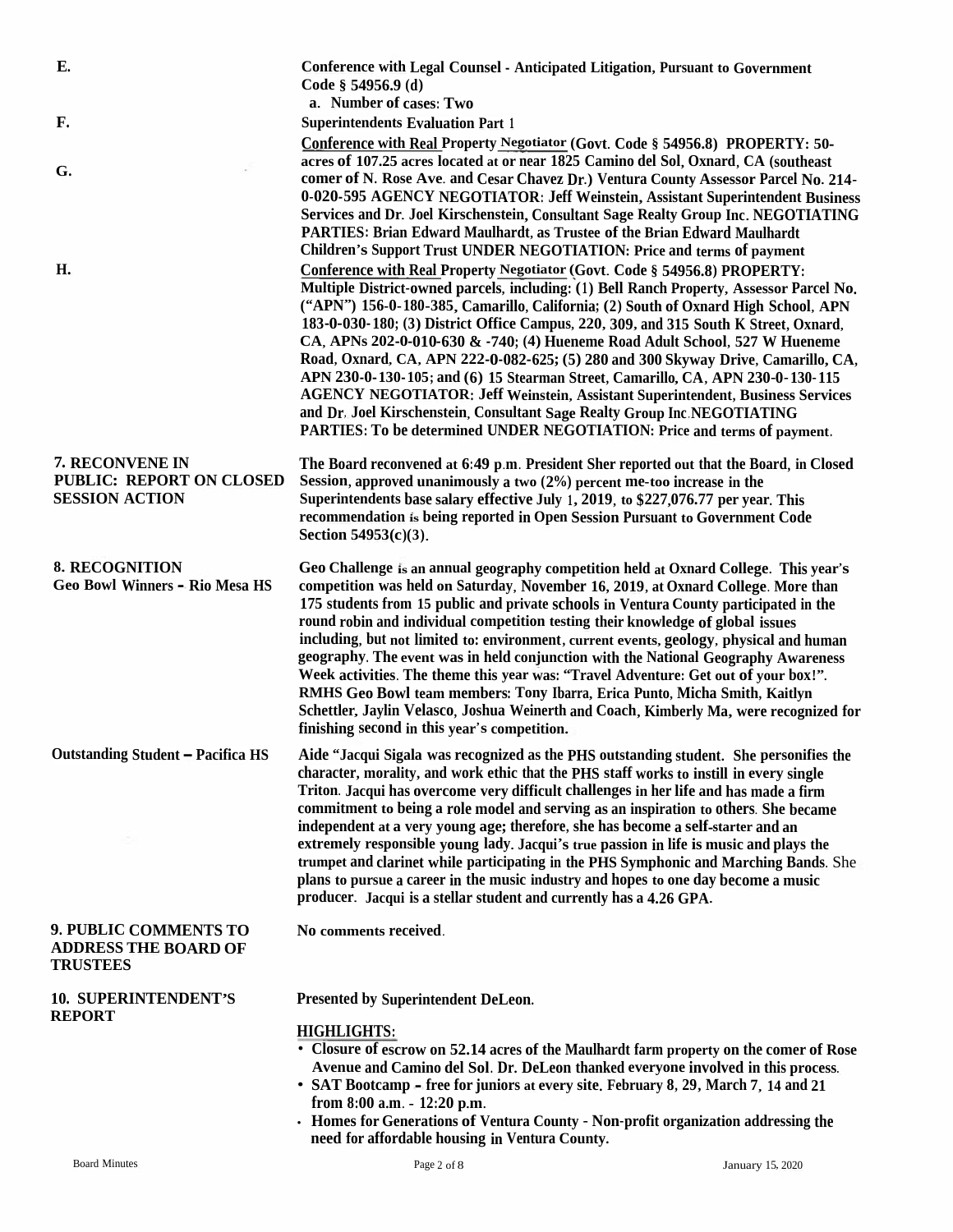| 11. STUDENT<br><b>REPRESENTATIVE REPORT</b><br><b>TO THE BOARD -</b><br><b>ANTHONY FARFAN</b>                                                                                      | Anthony Farfan provided his report for the time period since the last board meeting on<br>December 18, 2019. Anthony read a direct quote from OHS ASB in which the students<br>shared about vaping issues at their site and lack of restroom availability. At the request<br>of Dr. DeLeon, Dr. McCoy added that District received an anti-vaping grant at the<br>beginning of July 2019 for this school year. Trustees requested a resolution for the<br>restroom issues at school sites. Dr. DeLeon replied that the issue has been addressed and<br>reminded Trustees of the actions that have been taken. Trustees asked for<br>follow-up on OHS's request about the restroom issue. Anthony also mentioned that<br>students have reported an improvement of cleanliness in the restrooms at all sites. |
|------------------------------------------------------------------------------------------------------------------------------------------------------------------------------------|-------------------------------------------------------------------------------------------------------------------------------------------------------------------------------------------------------------------------------------------------------------------------------------------------------------------------------------------------------------------------------------------------------------------------------------------------------------------------------------------------------------------------------------------------------------------------------------------------------------------------------------------------------------------------------------------------------------------------------------------------------------------------------------------------------------|
| <b>12. CONSENT CALENDAR</b>                                                                                                                                                        | Motion: Trustee Herrera moved to approve the Consent Calendar, as presented. Seconded<br>by Trustee Hall and carried. Vote 5/0.                                                                                                                                                                                                                                                                                                                                                                                                                                                                                                                                                                                                                                                                             |
| A. Consideration of Approval of<br>Donations, December 11, 2019 -<br>January 6, 2020                                                                                               | It is the recommendation of District Administration that the Board of Trustees accept the<br>donations for the reporting period December 11, 2019 - January 6, 2020, as presented.                                                                                                                                                                                                                                                                                                                                                                                                                                                                                                                                                                                                                          |
| B. Consideration of Approval of<br>Purchase Orders and Direct Pays,<br>December 10, 2019 - January 2,<br>2020                                                                      | Purchase orders totaling \$6,301,616.77 and Direct Pays totaling \$36.00 be approved, as<br>presented.                                                                                                                                                                                                                                                                                                                                                                                                                                                                                                                                                                                                                                                                                                      |
| C. Consideration of Approval for<br>Contractor California Electric<br>Company, Inc. for Asphalt and<br>Concrete Patch and Repair at Adolfo<br>Camarillo High School                | It is the recommendation of District Administration that the Board of Trustees approve the<br>proposal provided by California Electric Company, Inc., as presented.                                                                                                                                                                                                                                                                                                                                                                                                                                                                                                                                                                                                                                         |
| D. Consideration of Approval for<br>Contractor California Electric<br>Company, Inc. for Pool Facility Gas<br>Regulator Relocation at Rio Mesa<br><b>High School</b>                | It is the recommendation of District Administration that the Board of Trustees approve<br>the proposal provided by California Electric Company, Inc., as presented.                                                                                                                                                                                                                                                                                                                                                                                                                                                                                                                                                                                                                                         |
| E. Consideration of Approval for<br>Contractor Vortex Industries, Inc. for<br>Pool Facility Door Replacements at<br><b>Oxnard High School</b>                                      | It is the recommendation of District Administration that the Board of Trustees approve<br>the proposal provided by Vortex Industries, Inc., as presented.                                                                                                                                                                                                                                                                                                                                                                                                                                                                                                                                                                                                                                                   |
| F. Consideration of Approval for<br><b>Contractor Sea-Clear Pools for</b><br>Replacement of Heat Exchanger and<br>Air Pressure Relief Valve on Heater<br>#1 at Hueneme High School | It is the recommendation of District Administration that the Board of Trustees approve<br>the proposal provided by Sea-Clear Pools, as presented.                                                                                                                                                                                                                                                                                                                                                                                                                                                                                                                                                                                                                                                           |
| G. Consideration of Approval for<br>Contractor Sea-Clear Pools for<br>Heater Preventative Upgrades from<br>Copper/Brass to CPVC Internal<br>Piping at Multiple Locations           | It is the recommendation of District Administration that the Board of Trustees approve<br>the proposal provided by Sea-Clear Pools, as presented.                                                                                                                                                                                                                                                                                                                                                                                                                                                                                                                                                                                                                                                           |
| H. Consideration of Approval of<br><b>Contract Award to All About Glass</b><br>for Energy Efficient Replacement<br><b>Windows for Frontier HS</b>                                  | It is the recommendation of District Administration that the Board of Trustees approve a<br>Contract Award to All About Glass for Energy Efficient Replacement Windows for<br>Frontier HS, as presented.                                                                                                                                                                                                                                                                                                                                                                                                                                                                                                                                                                                                    |
| I. Consideration of Approval of<br><b>Revised Contract Award to DC</b><br>Architects for Design Services to<br><b>Install 4 Leased Relocatable</b>                                 | It is the recommendation of District Administration that the Board of Trustees approve a<br>Revised Contract Award to DC Architects for Design Services to install 4 Leased<br>Relocatable Classrooms at Channel Islands HS to Stage for Measure A Renovation<br>Work, as presented.                                                                                                                                                                                                                                                                                                                                                                                                                                                                                                                        |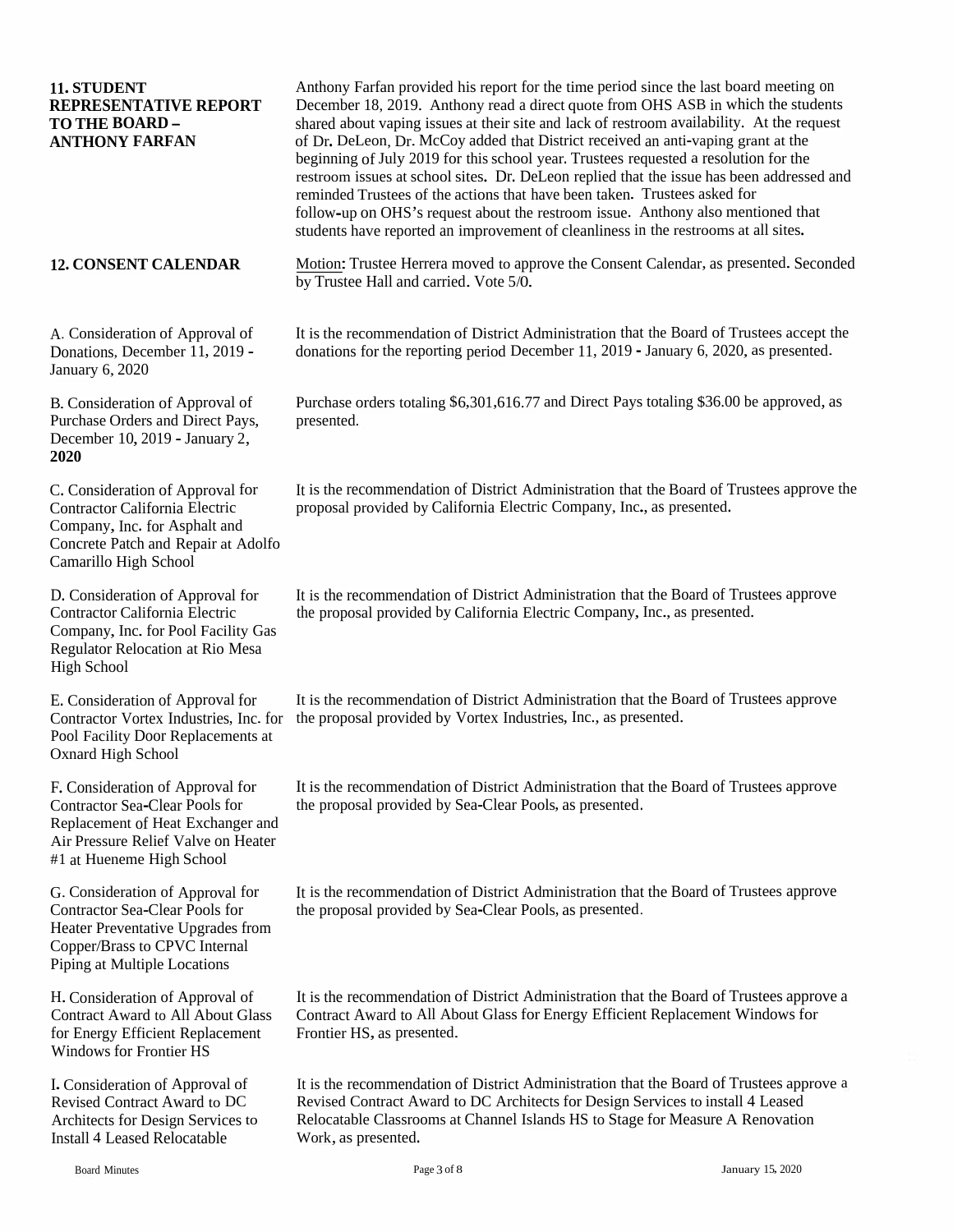Classrooms at Channel Islands HS to Stage for Measure A Renovation<br>Work Work

J. Consideration of Approval of Contract Award to DC<br>Decime Samison to Ma Design Services to Modernize Bleachers, Backboards andBackboard Support Systems at<br>ACUS CUIS HUS and DAUG ACHS, CIHS, HHS and RMHS

K. Consideration of Approval of<br>Contract Change Order #2 to Ind Contract Change Order #3Environmental Systems for HVAC Utility Code Upgrades at Rio Mesa HS

L. Consideration of Approval of Contract Change Order #4Environmental Systems for Complete HVACComplete HVAC Controls<br>Replacement at Adolfo Camarillo<br>US HS

M. Consideration of Approval of Contract Award to Earth Systems for<br>Contractoriant Engineering for the Geotechnical Engineering for the<br>A GUS JUIS and DAUS Stadium ACHS, HHS and RMHS Stadium Bleacher Replacements

N. Consideration of Approval of<br>Change Order #L to Social Spice Change Order #I to Social Spice<br>M. J. for Additional Divital Media for Additional Digital Outreach Tasks Associated with the Measure <sup>A</sup> Bond Projects

O. Consideration of Approval of Contract Award to Drapery Affair for Additional Security Shades at Rancho Campana HS

P. Consideration of Approval of Contract Change Order #1 to Ardalan Construction for Replacing the Under Pool Slab Conduits and Power

Q. Consideration of Approval of<br>Contract Award to Sports Fooilit Contract Award to Sports Facilities Group to Renovate the OHS<br>Commention Divider Curtain Gymnasium Divider Curtai Divider Curtain and Retrofit the PHS GymnasiumBleachers

R. Consideration of Approval of<br>Contract Award to PK Architect Contract Award to PK<br>for Structural Engineer Contract Award to PK Architecture<br>for Structural Engineering Services<br>for New Oppeal Adult School for New Oxnard Adult School<br>Folding Partitions Folding Partitions

n of Approval of It is the recommendation of District Administration that the Board of Trustees approve a<br>d to DC Architects for Contract Award to DC Architects for Design Services to Medamine Placeboard Architects for Contract Award to DC Architects for Design Services to Modernize Bleachers, Backboards and Backboard Support Systems at ACHS, CIHS, HHS and RMHS, as<br>presented presented.

3 to Indoor Contract Change Order #3 to Indoor Environmental Systems for HVAC Utility Code<br>or HVAC Unerades at Rio Mesa HS as identified It is the recommendation of District Administration that the Board of Trustees approve a<br>Centre of Chance Order #2 to Indeen Environmental Systems for UVAC Utility Code Upgrades at Rio Mesa HS as identified.

n of Approval of It is the recommendation of District Administration that the Board of Trustees approve a<br>Contae #4 to Indeen Centrest Change Order #4 to Indeen Environmental Systems for complete IWAC 4 to Indoor Contract Change Order #4 to Indoor Environmental Systems for complete HVAC Controls Replacement at Adolfo Camarillo HS as identified, as presented.

> It is the recommendation of District Administration that the Board of Trustees approve a<br>Contract Award to Forth Systems for Contrabation Indianasing for the AGUS, UUS and Contract Award to Earth Systems for Geotechnical Engineering for the ACHS, HHS and RMHS Stadium Bleacher Replacements, as presented.

> It is the recommendation of District Administration that the Board of Trustees approve<br>Change Order #1 to Sasial Spice Madie for Additional District Outwards Tealy appeared Change Order #I to Social Spice Media for Additional Digital Outreach Tasks associated<br>with the Measure A Bond Pasiasta as assessed with the Measure <sup>A</sup> Bond Projects, as presented.

It is the recommendation of District Administration that the Board of Trustees approve a<br>Contract Arrord to Drapory Affair for Additional Sequrity Shades of Banche Company Contract Award to Drapery Affair for Additional Security Shades at Rancho Campana HS, as presented.

It is the recommendation of District Administration that the Board of Trustees approve<br>Contract Change Order #1 to Ardelen Construction for Berlesing the Under Park Slab Contract Change Order #1 to Ardalan Construction for Replacing the Under Pool SlabConduits and Power, as presented.

It is the recommendation of District Administration that the Board of Trustees approve a<br>Contract Arrest to Special Facilities Cross to Benezute the OUS G Contract Award to Sports Facilities Group to Renovate the OHS Gymnasium Divider Curtain and Retrofit the PHS Gymnasium Bleachers, as presented.

It is the recommendation of District Administration that the Board of Trustees approve a<br>Contract Arrest to PK, Architecture for Structural Engineering Services for New Oxnard Contract Award to PK Architecture for Structural Engineering Services for New Oxnard Adult School Folding Partitions, as presented.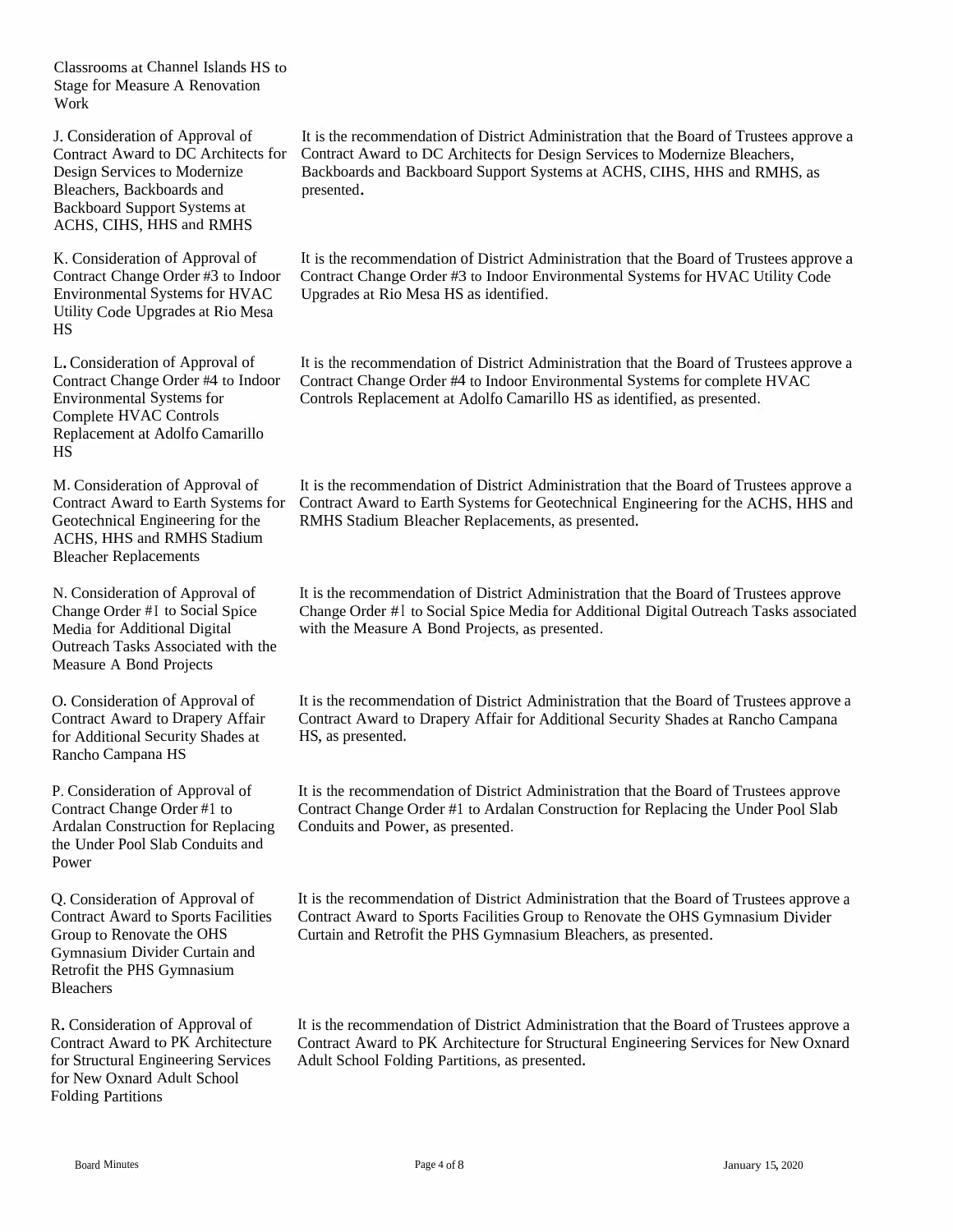S. Consideration of Approval of Contract Award to Mark Hawkins for Proposition <sup>39</sup> Existing HVAC Replacements at ACHS, CIHS, HHS and FHS

T. Consideration of Approval of Contract Award to Elite Modular to Lease Eight Relocatable Classrooms as presented, for Pacifica HS

U. Consideration of Approval of Contract Change Order #2 to the Reinforcement Bars Connecting the OHS Swimming Pool Walls to the Pool Deck Slab

Teams and the Director of Special Education

CIHS, CHS, FHS, HHS, OHS, OMCHS, PHS, RCHS, & RMHS

District for Dual Enrollment Non-

Quarter, October 1, 2019 - December 31, 2019

Z. Consideration of Approval of It is the reception Stipulated Student Expulsions by approve the Agreement of the School Principal, Student, and the Students' presented. Parent/Guardian, as per Board Policy 5144, Section 22

It is the recommendation of District Administration that the Board of Trustees approve <sup>a</sup> Contract Award to Mark Hawkins for DSA Project Inspection Services for Proposition <sup>39</sup> for DSA Project Inspection Services Existing HVAC Replacements at ACHS, CIHS, HHS and FHS, as presented,

> It is the recommendation of District Administration that the Board of Trustees approve <sup>a</sup> Contract Award to Elite Modular to Lease Eight Relocatable Classrooms for Pacifica HS,

It is the recommendation of District Administration that the Board of Trustees approve Contract Change Order #2 to Ardalan Construction for Replacing the Reinforcement Bars Ardalan Construction for Replacing Connecting the OHS Swimming Pool Walls to the Pool Deck Slab, as presented,

V. Consideration of Approval of Non It is the recommendation of the District Administration that the Board of Trustees -Public Schools (NPS) Placements, approve the Non -Public Schools (NPS) Placements, According to the students' IEP According to the Students<sup>\*</sup> IEP Teams and the Director of Special Education, as presented.

It is the recommendation of the District Administration that the Board of Trustees approve the 2019-2020 Single Plans for Student Achievement (SPSA) for ACHS, CIHS, W. Consideration of Approval of It is the recommendation of the District Administration that the Board of 2019-2020 Single Plans for Student Achievement (SPSA) for ACHS, CHS, FHS, HHS, OHS, OMCHS, PHS, RCHS, & RMHS, as pre

X. Consideration of Renewal of It is the recommendation of the District Administration that the Board of Trustees Memorandum of Understanding with approve the Renewal of Memorandum of Understanding with Ventura County Ventura County Community College Community College District for Dual Enrollment Non-CCAP, as presented.

Trustees asked that there be no references to OUHSD hiring of employees for after school classes offered for college credit. Trustees also expressed concern about the possibility of an OUHSD teacher working under the supervision of <sup>a</sup> VCCCD employee if VCCCD can<sup>\*</sup>t find a qualified employee under their contractual obligation. Trustees asked that Dr. McCoy have VCCCD revise the agreemen<sup>t</sup> to specifically state that instructors for these courses are VCCCD faculty. Dr. McCoy offered to have Oxnard College further review items 8B, add language referencing that an OUHSD teacher employed by the college can't be paid by the District for the same course(no double dipping), and 9A and 9B, selection of teachers by VCCCD. Trustees expresse<sup>d</sup> their concerns of college teachers being fingerprinted and requested that this take <sup>p</sup>lace in the future. Trustees asked Dr. McCoy to compare the hiring process between VCCCD and **CCAP – Tabled for future** Trustees asked that there be no references to OUHSD hiring of employees school classes offered for college credit. Trustees also expressed concern a possibility of an OUHSD teacher working under

This item was tabled for future consideration; therefore, no action was taken at this time.

It is the recommendation of the District Administration that the Board of Trustees approve the Quarterly Report on Williams Uniform Complaints for 2nd Quarter, October 1, 2019 - Personal of Manuel of Approval of The District Adr approve the Quarterly Report on Williams Uniform Complaints for 2nd 1, 2019 - December 31, 2019, as presented.

> It is the recommendation of the District Administration that the Board of Trustees approve the Stipulated Student Expulsions by Agreement of the School Principal, the Student, and the Students' Parent/Guardian, as per Board Policy 5144, Section 22, as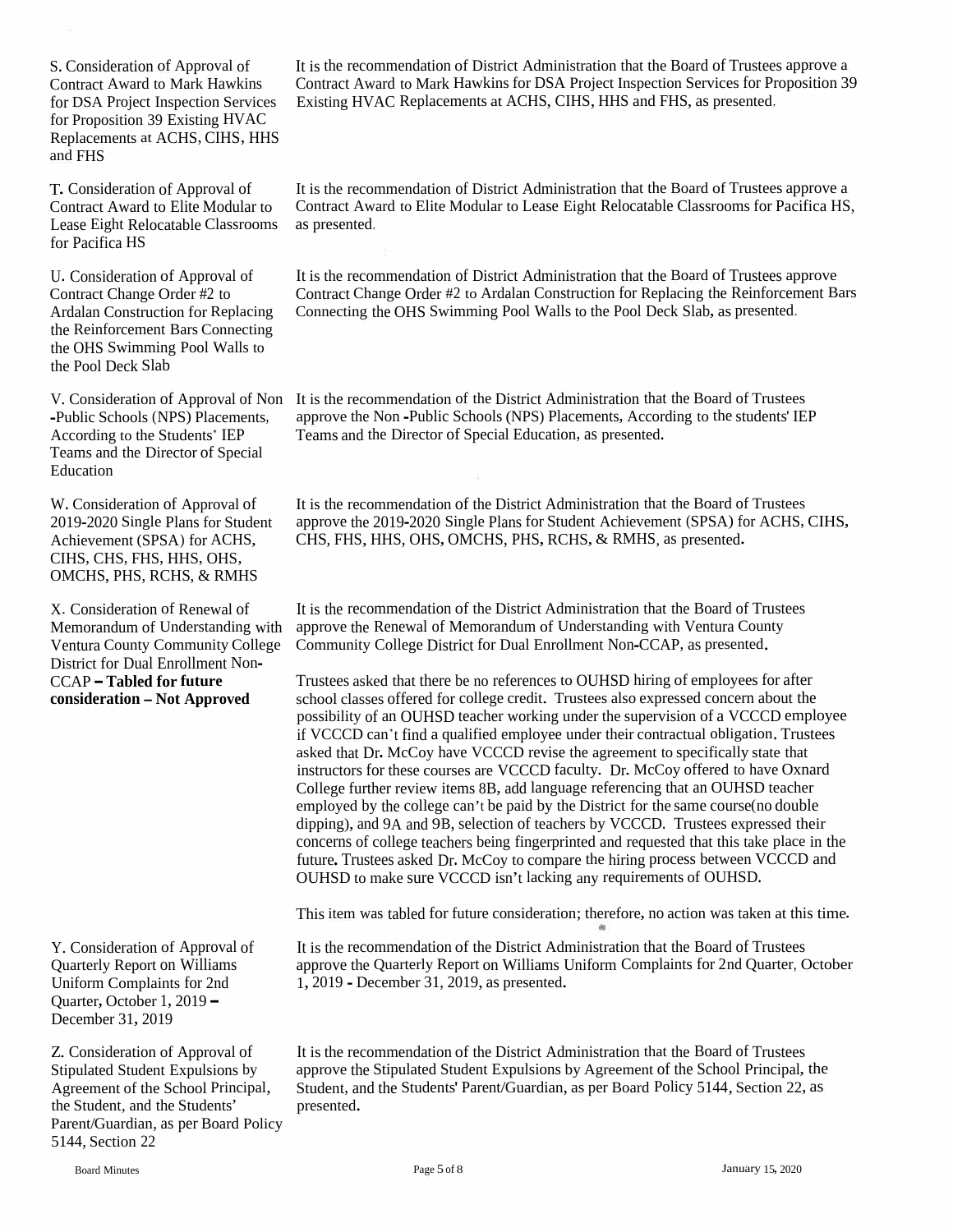AA. ConsiderationHearing Panel's Recommendation toExpel a Student as per Board Policy 5144<br>5144 and Education Code 48018 Expel a Student as per Board Policy — 5144 and Education Code 48918, as presented.<br>5144 and Education Code 48918 5144 and Education Code 48918

BB. Consideration of Approval of Personnel Items

Maintenance Carpenter [First Reading]

DD. Consideration of Revision of Oxnard Union High School District<br>Roard Bulaw 0271: Gode of Ethics Board Bylaw 9271: Code of Ethics<br>[Second Reading] [Second Reading]

EE. Consideration of Revision of Oxnard Union High School District Board Bylaw 9310: Board Policies<br>FFirst Reading1 [First Reading]

FF. Consideration of Approval of Revision of Board Policy 3452:<br>Student Activity Funds [First] Student Activity Funds[First Reading]

GG. Consideration of Adoption of New Board Policy 5131.4: Student Disturbances [First Reading]

HH. Consideration of Adoption of New Board Policy 5137: Positive New Board Policy 5137: Positive<br>School Climate [First Reading]

II. Consideration of Revision of Board Policy 5131.7: Weapons and<br>Democracy Instruments [Einst] Dangerous Instruments [First Reading]

JJ. Consideration of Approval of Revisions to Board Policy 6153:<br>Sehool Snapsgred Trins [Seeans School Sponsored Trips [Second<br>Peadinal Reading]

n of Approval of a It is the recommendation of the District Administration that the Board of Trustees o approve the Hearing Panel's Recommendation to Expel a Student as per Board Policy

> It is the recommendation of District Administration that the Board of Trustees approve<br>the narrowsed items as approximated the personne<sup>l</sup> items, as presented.

It is the recommendation of District Administration that the Board of Trustees approve<br>the John Description Devision: Meintenance Corporter, [First Desdivel as approximated CC. Consideration of Approval of It is the recommendation of District Administration that the Board of Trustees approxal of Its the Job Description Revision: Maintenance Carpenter, [First Reading], as presented.<br>Maintenanc

> It is recommended that Trustees approve the revision of Board Bylaw 9271: Code of<br>Ethics as presented, for second reading. Ethics as presented, for second reading.

It is recommended that Trustees approve the revisions to Board Bylaw 9310, Board<br>Policies, as presented, for first reading Policies, as presented, for first reading.

It is the recommendation of District Administration that the Board to approve the revision<br>of Board Policy 2452: Student Activity Funds [First Boading], as presented of Board Policy 3452: Student Activity Funds [First Reading], as presented.

It is the recommendation of the District Administration that the Board of Trustees adopt<br>the New Baard Balian 5121.4: Student Distribution of First Baadinal as agreement d the New Board Policy 5131.4: Student Disturbances [First Reading], as presented.

Trustee Herrera requested language be added to clarify where the responsibility lies on<br>the arrests of students. Dr. McCov replied that this policy is not designed for a day to d the arrests of students. Dr. McCoy replied that this policy is not designed for a day to day<br>interestion but more so for rists, if they occur. He will add clerifying language to interaction but more so for riots, if they occur. He will add clarifying language to<br>differentiate this, for the second reading differentiate this, for the second reading.

Motion: Trustee Davis moved to adopt New Motion: Trustee Davis moved to adopt New Board Policy 5131.4: Student Disturbances<br>[First Reading], as presented. Seconded by Trustee Hall and carried unanimously. Vote<br>5 © 5/0

It is the recommendation of District Administration that the Board of Trustees approve<br>the adoption of Board Policy 5127, Boative School Climate [First Boading], as we see the adoption of Board Policy 5137: Positive School Climate [First Reading], as presented.

It is the recommendation of the District Administration that the Board of Trustees approve the Revision of Board Policy 5131.7: Weapons and Dangerous Instruments [First<br>Reeding] as presented Reading], as presented.

It is the recommendation of the District Administration that the Board of Trustees approve the Revisions to Board Policy 6153: School Sponsored Trips [Second Reading],<br>as presented as presented.

Trustee Davis expresse<sup>d</sup> his appreciation to Drs. DeLeon and McCoy for their attention and thoroughness <sup>g</sup>iven to this policy.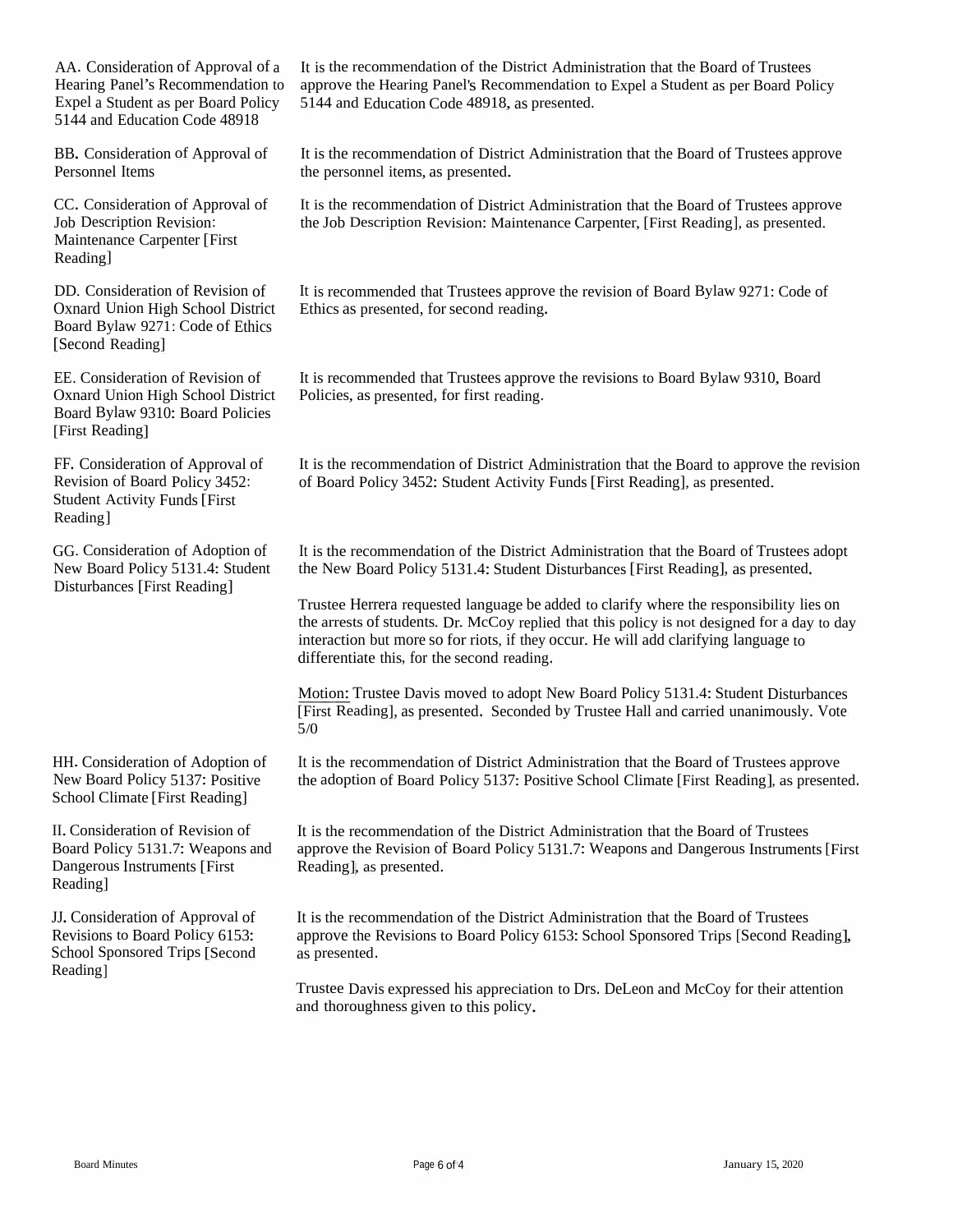### **13. ACTION**

2018-2019 Annual Financial Report Trustee Davis and carried. Vote 5/0. (Audit), As Prepared by Eide Bailly

Approving the Annual Reportable Fees Report for Fiscal Year 2018/2019 in Compliance with Government Code Sections 66006- 66001

#### *Approved*

Conflict of Interest Code

#### *Approved*

D. Consideration of Adoption of Motion: Trustee Herrera moved<br>Resolution No. 20-03 Proclaiming 2020 as National School Counse<br>February 3-7, 2020 as National carried unanimously. Vote 5/0. School Counseling Week

#### *Approved*

E. Consideration of Approval of Teacher Leave Reimbursement to Oxnard Elementary School District Del Sol HS Ground-breaking Ceremony, the 2020 California and OUHSD Professional Development Day *Approved*

13: Public Preschool, K-12, and

Motion: Trustee Hall moved to accep<sup>t</sup> the Oxnard Union High School District's 2018- 2018 A. Consideration of Acceptance of Motion: Trustee Hall moved to accept the Oxnard Union High School District's 2018-<br>Oxnard Union High School District's 2019 Annual Financial Report (Audit), As Prepared by Eide Bailly

LLP Jonathan Clement, Eide Bailly LLP representative, thanked Jeff Weinstein, Assistant Superintendent Business Services, and Patsy Thomas, Director Fiscal Services, for all of their work in the process of the annual financial repor<sup>t</sup> (Audit). He reported there were no financial, state or federal findings. Trustees inquired about past employee vacation balance concerns for the district. Jonathan responded that this is no longer <sup>a</sup> concern. Jonathan noted that audits have been done for Measure <sup>A</sup> and Measure <sup>H</sup> as well and no findings were found. These will be presented to the Measure <sup>A</sup> and <sup>H</sup> committees for their approva<sup>l</sup> and then they will be presented to OUHSD Board of Trustees for acceptance. Trustee Davis inquired about the need to audit the Retiree Health Benefit Trust (RHBT) and where that issue stands at this point. Mr. Weinstein replied that <sup>a</sup> RFP has been issued to look for an audit firm. Mr. Weinstein hopes to have a completed financial audit of the RHBT by the end of the 2019-2020 school year. *Approved*<br>
financial, state or federal findings. Trustees inquired about past empl<br>
balance concerns for the district. Jonathan responded that this is no k<br>
Jonathan noted that audits have been done for Measure A and Meas

B. Consideration of Adoption of Motion: Trustee Hall moved to adopt Resolution No. 20-01, Resolution of the Board of Resolution No. 20-01, Resolution of Trustees of the Oxnard Union High School District Approving the Annual Reportable the Board of Trustees of the Oxnard Fees Report for Fiscal Year 2018/2019 in Compliance with Government Code Sections Union High School District 66006-66001, as presented. Seconded by Trustee Davis and carried unanimously. Vote 5/0.

C. Consideration of Adoption of Motion: Trustee Herrera moved to adopt Resolution No. 20-02, Resolution for Oxnard Resolution No. 20-02, Resolution for Union High School District Conflict of Interest Code, as presented. Seconded by Trustee Oxnard Union High School District Hall and carried unanimously. Vote 5/0.

> Motion: Trustee Herrera moved to adopt Resolution No. 20-03 Proclaiming February 3-7, 2020 as National School Counseling Week, as presented. Seconded by Trustee Hall and

> Motion: Trustee Davis moved to approve the teacher leave reimbursement to Oxnard Elementary School District for Trustee Karen Sher to attend the Del Sol HS Ground breaking Ceremony, the 2020 California Student Mental Wellness Conference and for Trustee Karen Sher to Attend the OUHSD Professional Development Day, as presented. Seconded by Trustee Herrera and carried unanimously. Vote 4/0/1. Trustee Sher abstained.

Student Mental Wellness Conference President Sher departed the Board Room to allow Trustees to vote on this item,

Motion:Trustee Sher moved adopt Resolution No. 20-04, Resolution to Support Proposition 13: Public Preschool, K-12, and College Health and Safety Bond Act of F. Consideration of Adoption of Motion: Trustee Sher moved adopt Resolution No. 20-04, Resolution to Support Proposition 2020. Seconded by Trustee Herrera and carried unanimously. Vote 5/0. Seconded by Trustee Herrera and